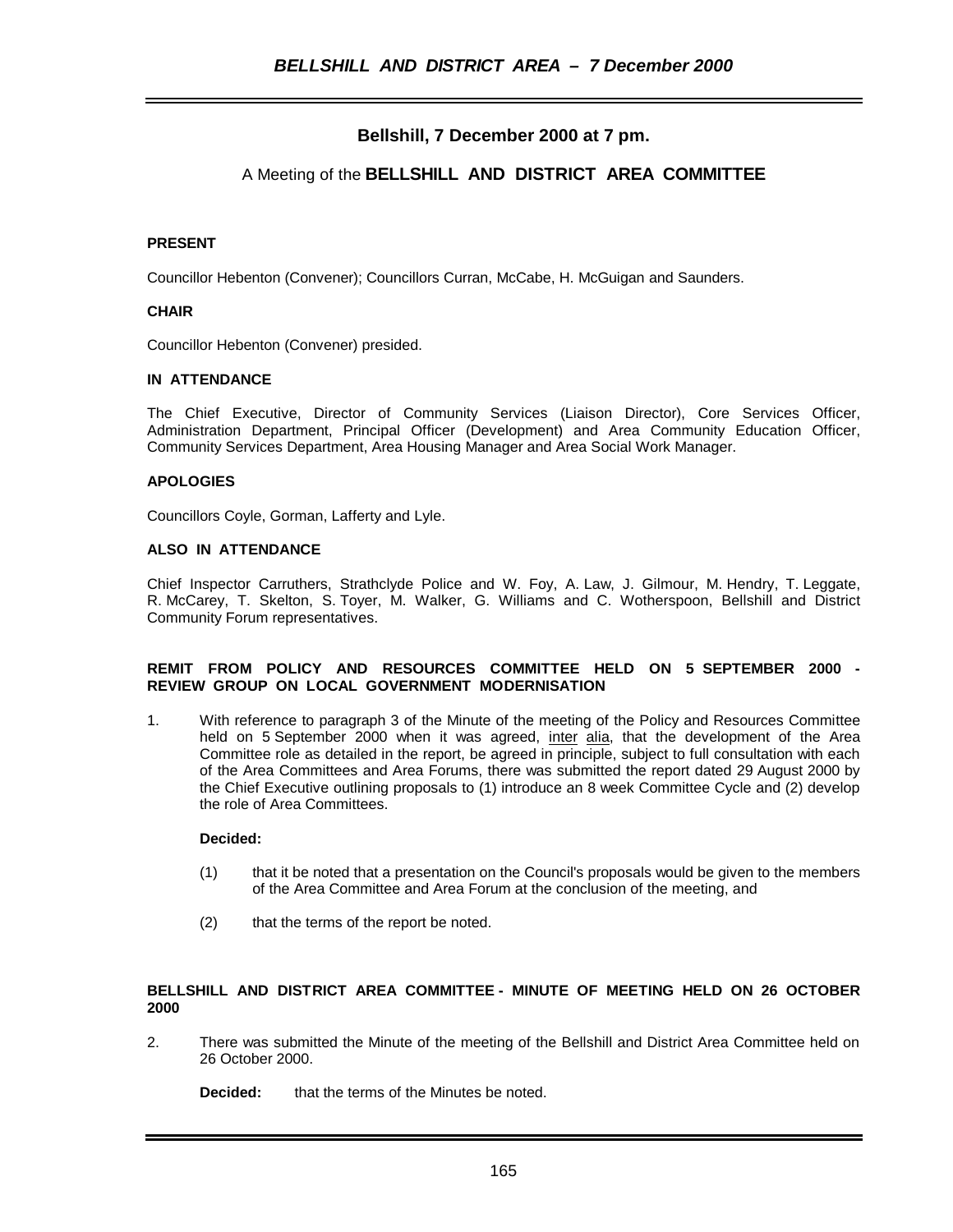## **COMMUNITY COUNCIL MINUTES - BELLSHILL COMMUNITY COUNCIL**

- 3. There was submitted the Minute of the meeting of the Bellshill Community Council held on 18 October 2000.
	- **Decided:** that the terms of the Minute be noted.

## **BELLSHILL AND DISTRICT COMMUNITY FORUM - UPDATE**

4. With reference to paragraph 3 of the Minute of the meeting of this Committee held on 26 October 2000, there was submitted a report dated 27 November 2000 by the Liaison Director advising (1) on the up-to-date progress of the Bellshill and District Community Forum; (2) that the Forum held its latest meeting on 23 November 2000, a note of which was appended as Annex 1 to the report, and (3) that in line with the proposals for the amendment to an 8 week Committee cycle the Community Forum had agreed to adopt a similar approach, but will continue to meet 2 weeks prior to the date of the Area Committee.

**Decided:** that the contents of the report be noted.

### **ROAD SAFETY AT HAMILTON ROAD, BELLSHILL AND THE BELLSHILL TRAFFIC MANAGEMENT STUDY**

5. With reference to paragraph 5 of the Minute of the meeting of this Committee held on 26 October 2000, regarding road safety at Hamilton Road, Bellshill, when it was agreed that a report be submitted to this meeting (1) in relation to concerns expressed regarding road safety at Hamilton Road, Bellshill, and (2) as to the position with regard to the publication of the Bellshill Road Traffic Survey, there was submitted a report dated 7 December 2000 by the Director of Planning and Environment on road safety at Hamilton Road, Bellshill and the current status of the Bellshill Traffic Management Study.

With regard to (1) Road Safety at Hamilton Road, Bellshill it was indicated (a) that in November 1997 an accident reduction scheme was implemented on Hamilton Road following the identification of a history of injury accidents; (b) that the effectiveness of this scheme is due for assessment in early 2001 by which time it will have been in place for the standard three year period, and (c) that the assessment will be the subject of a report to the Planning and Environment (Roads and Transport Sub-Committee), and (2) the Bellshill Traffic Management Study it was intimated (a) that the study was commissioned by North Lanarkshire Council and the then Lanarkshire Development Agency and the contract awarded to Colin Buchanan and Partners in October 1998; (b) that, for the reasons detailed in the report, the study had been the subject of delays, and (c) that it was anticipated that a final meeting with the consultants will take place early next year and upon reaching a satisfactory conclusion, a report will be submitted to the Planning and Environment (Roads and Transport) Sub-**Committee.** 

Councillor H. McGuigan (1) expressed his disappointment at the delay in the completion of the Traffic Management Study, and (2) stressed the need to complete the study as expeditiously as possible.

**Decided:** that the position be noted in relation to the completion of (a) the scheme at (1) above, and (b) the study at (2) above.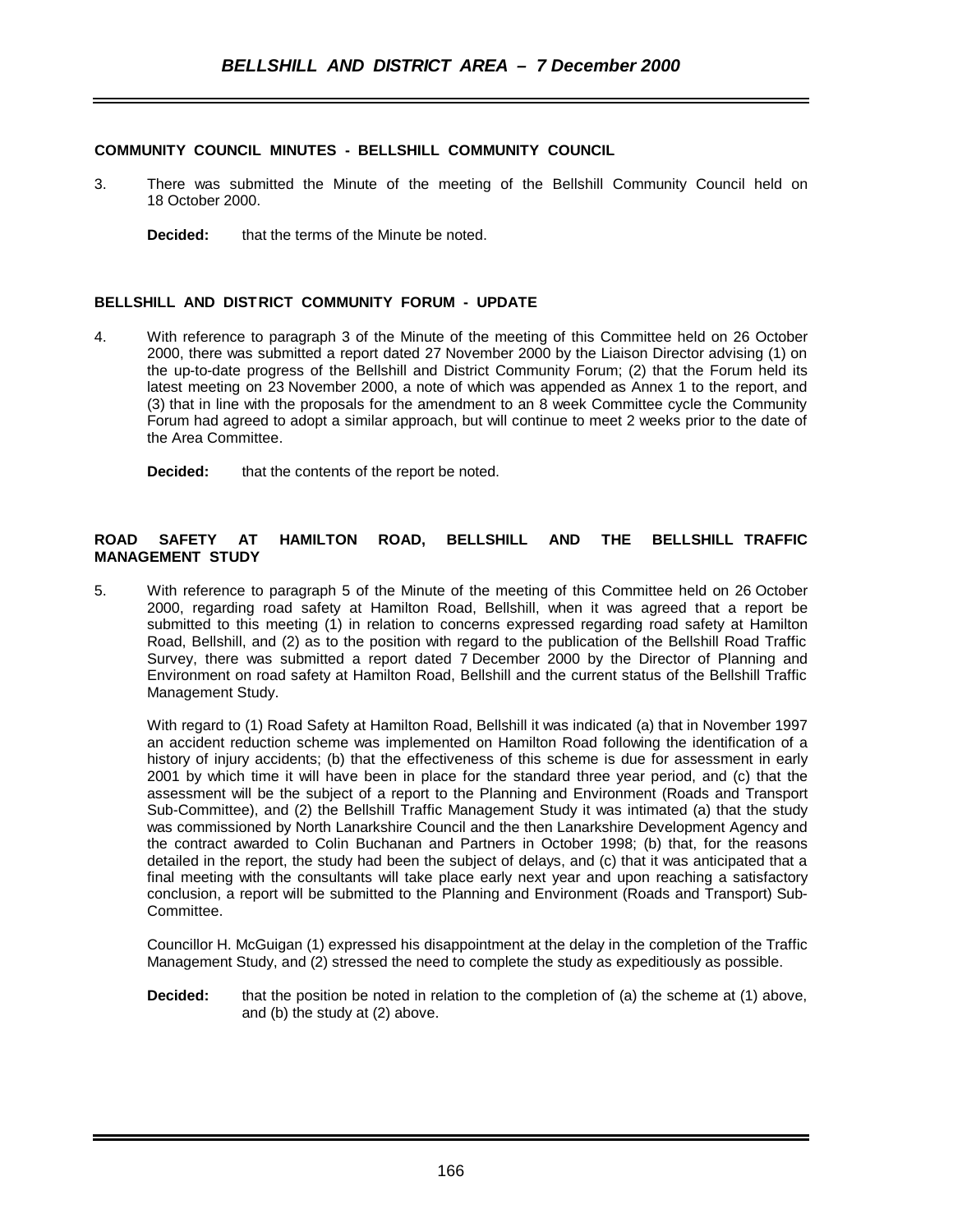### **TIMETABLE AND VENUES FOR BELLSHILL AND DISTRICT AREA COMMITTEE MEETINGS DURING 2001**

6. With reference to paragraph 2 of the Minute of the meeting of this Committee held on 23 March 2000, there was submitted a report (docketed) dated 30 November 2000 by the Liaison Director listing for consideration proposed venues for meetings of the Bellshill and District Area Committee during the year 2001, which included venues in Bellshill, Holytown, Newarthill and Viewpark.

### **Decided:**

- (1) that it be agreed in principle that meetings of the Bellshill and District Area Committee be rotated around the district;
- (2) that the locations be the subject of consideration at the next meeting, and
- (3) that it be noted that the next meeting of the Committee scheduled for 15 February 2001 would require to be changed to another date in view of budget meetings to be held that day.

## **COMMUNITY GRANT SCHEME - CONSIDERATION OF APPLICATIONS**

7. With reference to paragraph 4 of the Minute of the meeting of this Committee held on 26 October 2000, there was submitted a report dated 27 November 2000 by the Director of Community Services detailing applications for Community Grants covering more than one Area Committee boundary together with continued and new applications specific to the Bellshill and District Area Committee.

#### **Decided:**

- (1) that authority be delegated to the Director of Community Services, after consultation with the Convener, and the appropriate local Member, to award late grant requests for activities during the festive period, and that any such grant awards be subsequently reported to this Committee for homologation, and
- (2) that subject to receipt of any outstanding information, the applications for Community Grants be dealt with as follows:-

## **(a) APPLICATIONS COVERING MORE THAN ONE AREA COMMITTEE BOUNDARY**

#### **(A) CONTINUED APPLICATIONS**

| <b>Group/Grant Requested</b>                                                                         | <b>Purpose of Application</b>                                                 | <b>Decision</b> |
|------------------------------------------------------------------------------------------------------|-------------------------------------------------------------------------------|-----------------|
| Society for the Protection of the<br>Unborn Child (CG00/01-58) - £1,500<br>(previously awarded £650) | To assist with general running costs<br>and purchase of educational materials | Nil award       |
| Motherwell Elderly Forum<br>(CG00/01-268) - £1,200 (previously<br>awarded £280)                      | To assist with running costs                                                  | Nil award       |
| Scottish Campaign for Nuclear<br>Disarmament (CG00/01-272) - £200                                    | To assist with cost of developing<br>website publicity for North Lanarkshire  | Nil award       |
| Carfin Harp AFC - (CG00/01-273) -<br>£200                                                            | To assist with hire of pitches for<br>coming season                           | Grant £50       |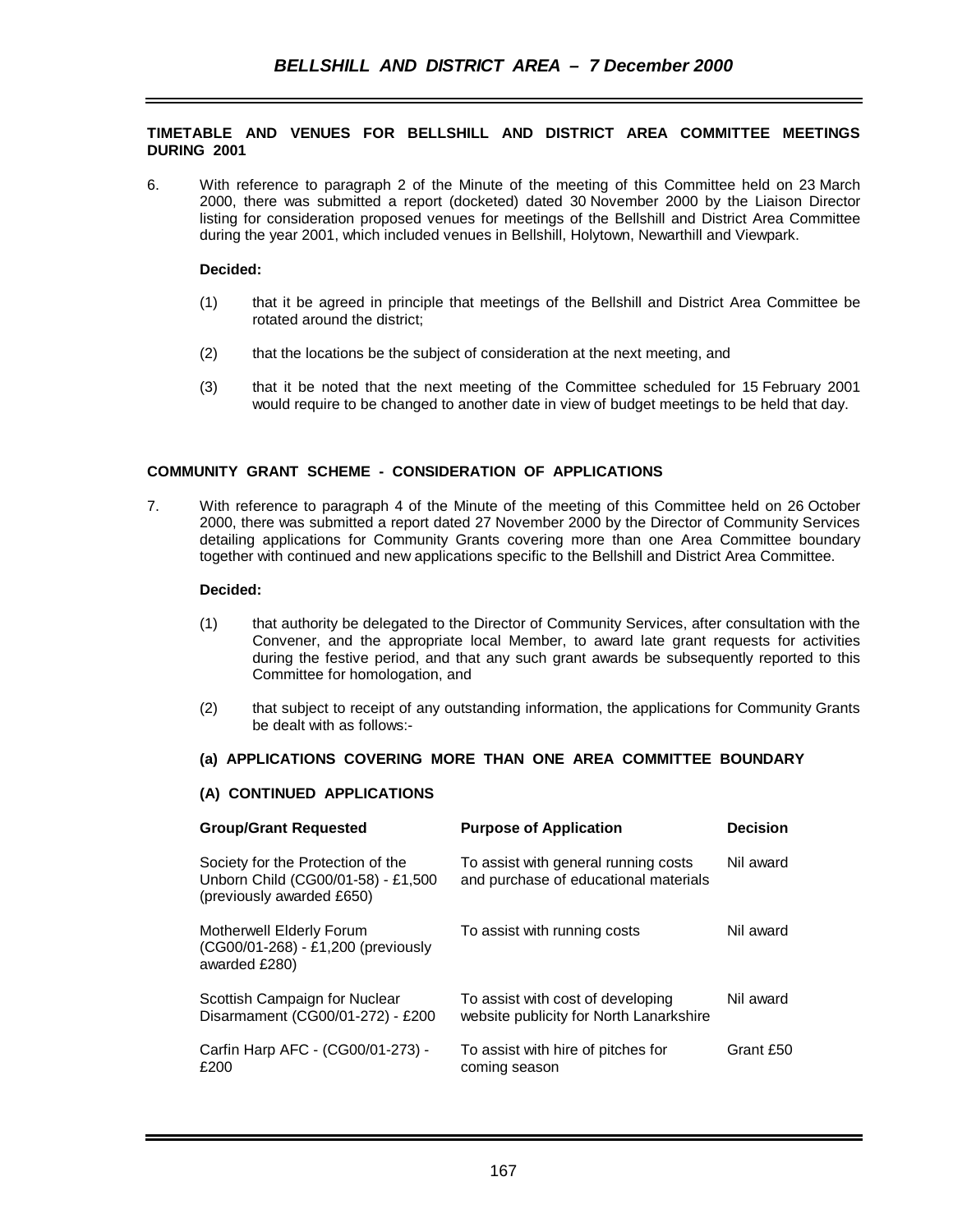## **(B) NEW APPLICATIONS**

| <b>Group/Grant Requested</b>                                              | <b>Purpose of Application</b>                                                                  | <b>Decision</b>                                          |
|---------------------------------------------------------------------------|------------------------------------------------------------------------------------------------|----------------------------------------------------------|
| St. Francis Xavier Parochial<br>Committee (CG00/01-340) - £500            | To assist with costs of Christmas<br>dinner, entertainment, transport and<br>gift              | Grant £150                                               |
| Keir Hardie Coyotes Roller Hockey<br>Club (CG00/01-343) - £1,500          | To assist with purchase of equipment                                                           | Grant £200 and<br>continued for further<br>consideration |
| <b>Strathcarron Hospice Charity Shop</b><br>(CG00/01-344) - £2,000        | To assist with costs of rent                                                                   | Grant £30 and<br>continued for further<br>consideration  |
| One Way Group (CG00/01-345) -<br>£2,000                                   | To assist with purchase of recording<br>equipment, tapes and CDs                               | Grant £30 and<br>continued for further<br>consideration  |
| Wishaw and District Branch of<br>Arthritis Care (CG00/01-347) -<br>£1,840 | To assist with general running costs<br>and purchase of stationery                             | Continued for further<br>consideration                   |
| <b>Charter Pensioners Association</b><br>(CG00/01-348) - £500             | To assist with costs of dinner dance                                                           | Continued for further<br>consideration                   |
| The Barn Amateur Boxing Club<br>(CG00/01-445) - £2,000                    | To assist with purchase of equipment                                                           | Continued for further<br>consideration                   |
| Jack and Jill Support Group<br>(CG00/01-488) - £2,000                     | To assist with costs of taking families<br>away to Holiday Centre                              | Grant £230 and<br>continued for further<br>consideration |
| 1st New Stevenston Girls' Brigade<br>(CG00/01-490) - £2,000               | To assist with costs of sports, buses<br>for outings and purchase of<br>microphones and stands | Continued for further<br>consideration                   |
| Neilson Hall Men's Fellowship<br>(CG00/01-507) - £500                     | To assist with cost of outing                                                                  | Grant £50 and<br>continued for further<br>consideration  |
| St. Andrew's Hospice Fayre Group<br>(CG00/01-509) - £270                  | To assist with costs of hiring Town<br>Hall and Lesser Hall                                    | Continued for further<br>consideration                   |
| Carfin Parish Church<br>(CG00/01-533) - £700                              | To assist with purchase of folding<br>tables                                                   | Continued for further<br>consideration                   |

# **(b) APPLICATIONS SPECIFIC TO BELLSHILL AND DISTRICT AREA COMMITTEE**

# **(A) CONTINUED APPLICATIONS**

| <b>Group/Grant Requested</b>                                 | <b>Purpose of Application</b>                                         | <b>Decision</b> |
|--------------------------------------------------------------|-----------------------------------------------------------------------|-----------------|
| Health and Support Group<br>(CG00/01-293) - £500 (previously | To assist with purchase of equipment,<br>general running and activity | Nil award       |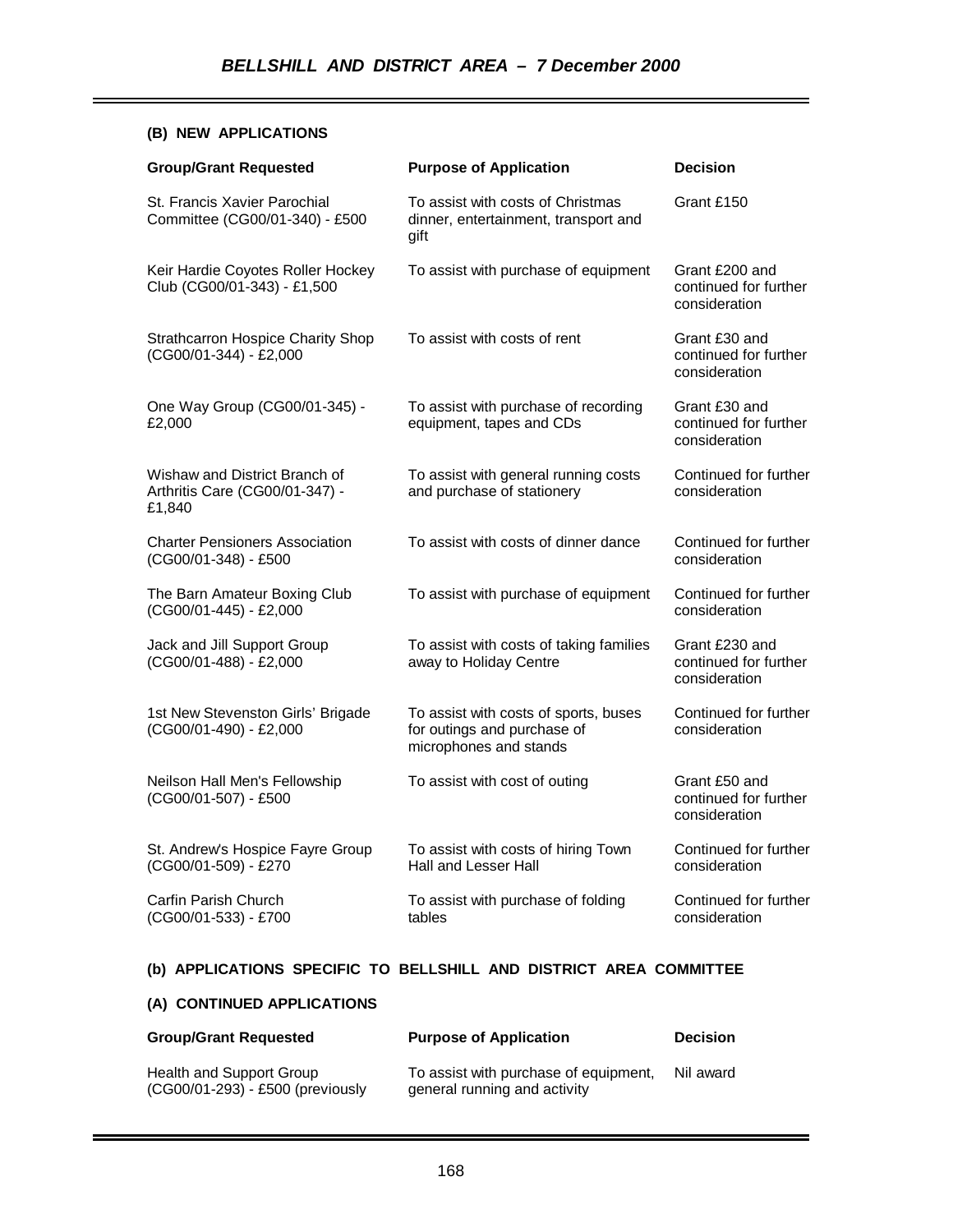| awarded £100)                                                                                | programme costs                                                                                                          |                                                          |  |  |
|----------------------------------------------------------------------------------------------|--------------------------------------------------------------------------------------------------------------------------|----------------------------------------------------------|--|--|
| (B) NEW APPLICATIONS                                                                         |                                                                                                                          |                                                          |  |  |
| <b>Group/Grant Requested</b>                                                                 | <b>Purpose of Application</b>                                                                                            | <b>Decision</b>                                          |  |  |
| <b>Holytown Primary Parents</b><br>Association (CG00/01-407) - £200                          | To assist with purchase of sporting<br>equipment and football strips                                                     | Grant £200                                               |  |  |
| <b>Mossend Primary Parent Teachers</b><br>Association (CG00/01-408) - £500                   | To assist with costs of Christmas<br>parties, outings and treats                                                         | Continued for further<br>consideration                   |  |  |
| <b>Community Indoor Bowling Club</b><br>(CG00/01-409) - £200                                 | To assist with purchase of bowling<br>carpet                                                                             | Grant £150                                               |  |  |
| Newarthill Amateur Football Club<br>(CG00/01-410) - £2,000                                   | To assist with running costs and fees<br>throughout the year                                                             | Grant £200 and<br>continued for further<br>consideration |  |  |
| <b>Bellshill and District Citizens Advice</b><br>Bureau (CG00/01-411) - £100                 | To assist with costs of Christmas<br>social event for volunteers                                                         | Grant £60 and<br>continued for further<br>consideration  |  |  |
| <b>Clay Road Sheltered Housing</b><br>Complex (CG00/01-412) - £200                           | To assist with costs of Christmas<br>dinner and concert                                                                  | Grant £200                                               |  |  |
| Bellshill and Mossend YMCA Out of<br><b>School Childcare Service</b><br>(CG00/01-413) - £720 | To assist with costs of taking children<br>to pantomime                                                                  | Grant £260 and<br>continued for further<br>consideration |  |  |
| <b>Bellshill Community Council</b><br>(CG00/01-414) - £350                                   | To assist with costs of Remembrance<br>Day Parade                                                                        | Grant £140 and<br>continued for further<br>consideration |  |  |
| Holytown Girls' Brigade<br>(CG00/01-415) - £200                                              | To assist with costs of crafts, outings,<br>transport and sports                                                         | Grant £200                                               |  |  |
| The Bellshill Babes (CG00/01-416) -<br>£400                                                  | To assist with purchase of sound<br>equipment, ladders, material, crafts<br>and paint also the hire of some<br>equipment | Grant £100                                               |  |  |
| Bellshill (South) Senior Citizen's<br>Group (CG00/01-417) - £600                             | To assist with costs of meal,<br>entertainment and gift                                                                  | Grant £300 and<br>continued for further<br>consideration |  |  |
| <b>Hattonrigg Senior Citizens Centre</b><br>(CG00/01-418) - £200                             | To assist with costs of Christmas<br>dinner                                                                              | Grant £150 and<br>continued for further<br>consideration |  |  |
| John Doyle Centre OAP<br>(CG00/01-419) - £100                                                | To assist with costs of bus run and<br>Christmas dinner                                                                  | Grant £100                                               |  |  |
| Semi Housebound Committee<br>(CG00/01-420) - £200                                            | To assist with costs of outings                                                                                          | Grant £150                                               |  |  |

ī.